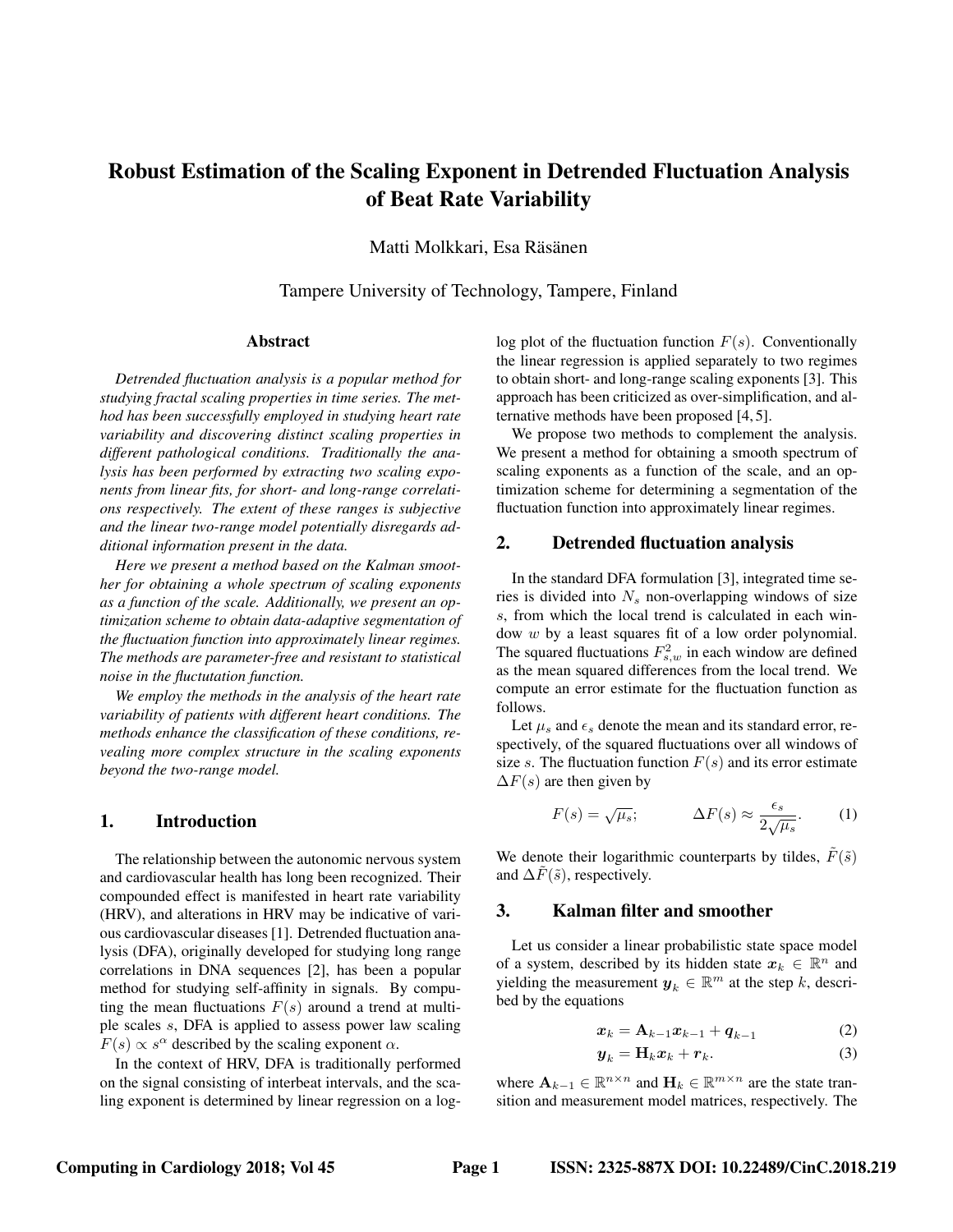system is disturbed by process noise  $q_{k-1} \sim \mathcal{N}(0, \mathbf{Q}_{k-1})$ and measurement noise  $r_k \sim \mathcal{N}(\mathbf{0}, \mathbf{R}_k)$ , modeled by zero mean Gaussian noise with covariance matrices  $\mathbf{Q}_{k-1} \in \mathbb{R}^{n \times n}$  and  $\mathbf{R}_k \in \mathbb{R}^{m \times m}$ .

The Kalman filter [6] provides a recursive closed-form minimum-mean-squared error solution for the posterior filtering distributions  $p(\boldsymbol{x}_k|\boldsymbol{y}_{1:k}) = \mathcal{N}(\boldsymbol{m}_k,\mathbf{P}_k)$ , given all the measurements up to the current step  $k$ . Similarly, the Kalman smoother [7] allows the computation of the smoothing distributions  $p(\mathbf{x}_k|\mathbf{y}_{1:T}) = \mathcal{N}(m_k^s, \mathbf{P}_k^s)$ , that take into account all the  $T$  measurements to provide an estimate for the state of the system at the step  $k \leq T$ . The smoothing distributions are calculated from the filtering distribution means  $m_k$  and covariances  $P_k$  by backwards recursion. For a modern exposition about the subject, see, e.g., Ref. [8].

The scaling exponent  $\alpha(s)$  is estimated from the logarithmically transformed quantities. The dynamic model applied in this paper assumes that the exponent remains approximately constant between adjacent window sizes, except for tiny perturbations derived from the data. The hidden state  $x_k$  to be estimated then consists of the observed fluctuation function values and its derivative, which corresponds to the scaling exponent:  $\boldsymbol{x}_k = \begin{bmatrix} \tilde{F}_k & \alpha(\tilde{s}_k) \end{bmatrix}^\top$ . Here  $\tilde{s}_k$  are the utilized logarithmic DFA window sizes in ascending order and  $\tilde{F}_k = \tilde{F}(\tilde{s}_k)$ . The state transition and measurement model matrices are then

$$
\mathbf{A}_k = \begin{bmatrix} 1 & h_{k_+} \\ 0 & 1 \end{bmatrix}; \qquad \mathbf{H} = \begin{bmatrix} 1 & 0 \end{bmatrix}, \qquad (4)
$$

where  $h_{k+} = \tilde{s}_{k+1} - \tilde{s}_k$  is the forward difference of the window size at  $k$ . The error estimate of the fluctuation function is readily utilized as the measurement noise covariance by  $R_k = \left[\Delta \tilde{F}(\tilde{s}_k)\right]^2$ , which is now simply a scalar.

The scaling exponent is gently perturbed by the process noise, allowing it to vary as a function of the window size. The noise covariance is estimated by taking a weighted sample variance of the finite difference approximation [9] of the logarithmic fluctuation function derivative. The derivative is estimated at each window size  $\tilde{s}$  by

$$
\tilde{F}'_k \approx \frac{h_{k_-}^2 \tilde{F}_{k+1} + \left(h_{k_+}^2 - h_{k_-}^2\right) \tilde{F}_k - h_{k_+}^2 \tilde{F}_{k-1}}{h_{k_-} h_{k_+} \left(h_{k_+} + h_{k_-}\right)}, \quad (5)
$$

where  $h_{k-} = \tilde{s}_k - \tilde{s}_{k-1}$  are the backwards differences. The boundaries are considered by assuming that the function continues linearly. The uncertainty  $\Delta \tilde{F}_k$  in the fluctuation function is propagated through this expression to obtain squared error estimates  $\Delta F'^{2}_{k}$  for these derivatives.

The weighted sample variance  $\hat{\sigma}^2$  of the derivatives is computed with the weights taken to be inversely proportional to these squared error estimates. This variance estimates the magnitude of the nudges that the scaling exponent experiences between logarithmic window sizes, leading to the following process noise covariance:

$$
\mathbf{Q}_{k} = \hat{\sigma}^{2} \begin{bmatrix} \frac{1}{3}h_{k_{+}}^{3} & \frac{1}{2}h_{k_{+}}^{2} \\ \frac{1}{2}h_{k_{+}}^{2} & h_{k_{+}} \end{bmatrix}.
$$
 (6)

The prior distribution  $\mathcal{N}(m_0, \mathbf{P}_0)$  is estimated from the first data points, with  $\tilde{F}_1$  and  $\tilde{F}_1'$  as the mean and the squares of their error estimates as the covariance.

#### 4. Integer linear programming

Let us consider the problem of optimally segmenting the logarithmic fluctuation function  $\tilde{F}_k$  into approximately linear regimes. First we compute all the possible  $n$  linear regression fits to the fluctuation function that cover some desired minimum number of different window sizes. The optimal segmentation is then sought by solving the following linear programming problem

$$
\arg\min_{\bm{x}} \bm{c}^\top \bm{x}; \qquad \bm{c} \in \mathbb{R}^n; \qquad \bm{x} \in \{0,1\}^n, \qquad (7)
$$

where the components  $x_i$  of the binary vector  $x$  indicate whether the  $i$ -th fit is utilized in the optimal segmentation. The components  $c_i$  of the coefficient vector  $c$  are the residual sum of squares  $RSS<sub>i</sub>$  of the linear regression fits.

For expressing the optimization constraints we introduce the auxiliary variables  $a_{ik}$ , defined to be equal to unity if the  $i$ -th fit covers the  $k$ -th window size and zero otherwise. The constraints are then given by the following equations

$$
\sum_{i=1}^{n} a_{ik} = 1; \qquad \sum_{i=1}^{n} x_i = N, \qquad (8)
$$

where the former relations ensure that each point in the fluctuation function is covered by exactly one linear fit, and the latter relation ensures that the solution consists of the desired number of linear fits  $N$ . The problem is then readily solved by any existing integer linear programming suite.

Choosing an optimal value for the number of linear segments, N, is a partial and subjective decision. The approach taken here proceeds as follows. Let  $RSS(N)$  denote the total residual sum of squares of the optimal segmentation with  $N$  segments. This residual is trivially reduced by increasing the number of segments. We seek a solution that consists of as few segments as admissible for equitable segmentation. Therefore, we consider the desirability  $D(N) \propto 1/ [N \cdot \text{RSS}(N)]$  of a solution to be inversely proportional to the number of segments and the total residual sum of squares. The solution is optimal when it maximizes this quantity.

This optimization scheme may be performed separately for each fluctuation function or simultaneously to a group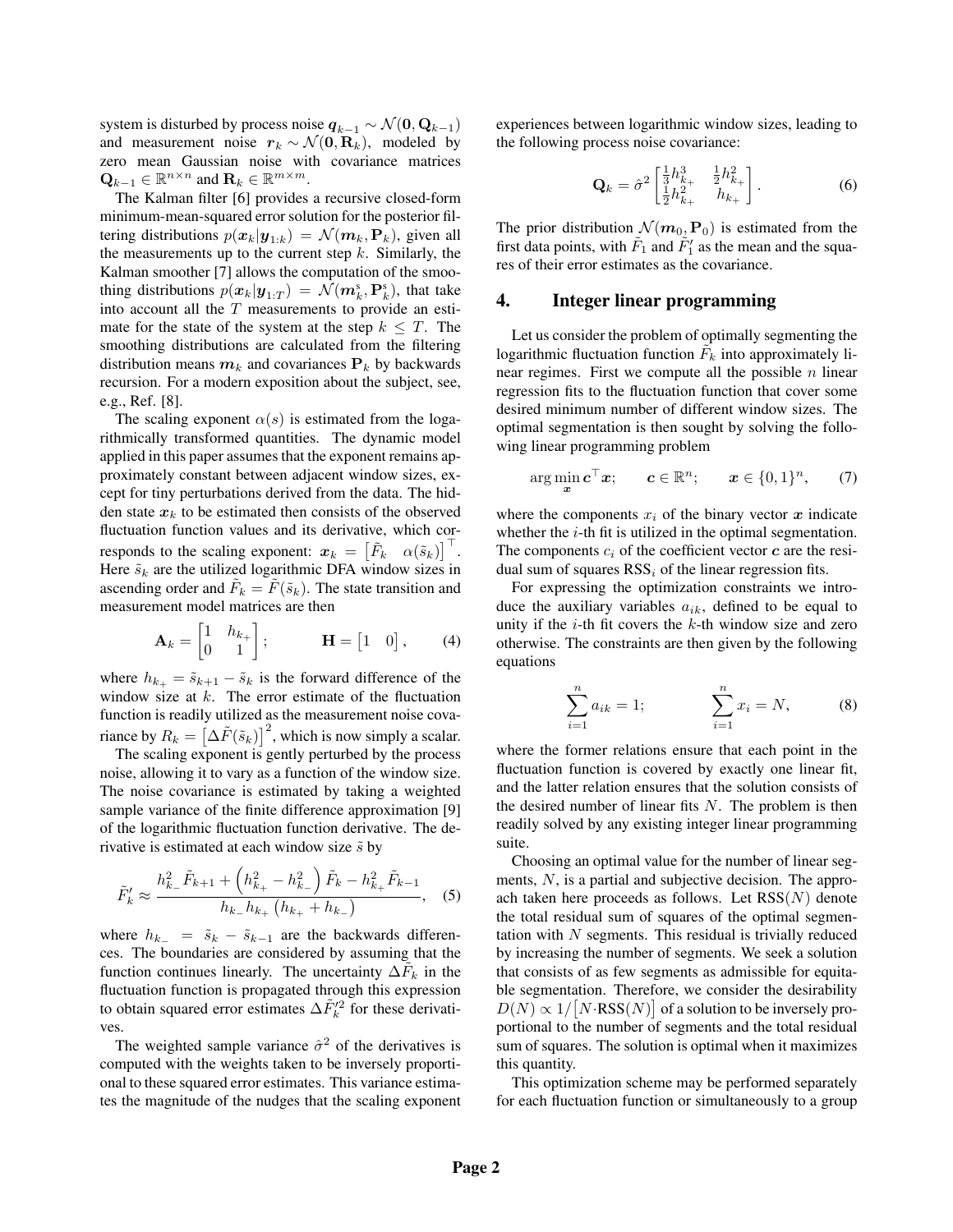of fluctuation functions, provided that they all have been calculated at compatible window sizes. In the latter case the residual sum of squares  $RSS_{ij}$  of the *i*-th fit in the *j*th fluctuation function are summed over all the fluctuation functions when computing the coefficients  $c_i$ .

## 5. Data and methods

The analysis is performed on the publicly available resources of PhysioBank [10], utilizing the following databases: Normal Sinus Rhythm RR Interval Database, The Long-Term ST Database, The Long-Term AF Database, Congestive Heart Failure RR Interval Database, and The BIDMC Congestive Heart Failure Database.

Distinguishing intrinsic variations in the heart rate from those induced by extrinsic influences in long term recordings may be perplexing, resulting in unknown trends in the data. While DFA is successful in detrending simple long-term trends, its ability to cope with complex nonlinear trends is disputed [11]. Therefore the analysis is additionally performed by explicitly removing a trend determined by the local median in a moving window of 101 beats wide. In both cases DFA is performed with linear detrending in 45 logarithmically distributed window sizes of 5–200 beats.

The scaling exponent  $\alpha$  is determined from the fluctuation functions with three methods: the traditional linear fits in short (5–16 beats) and long (16–64 beats) range regimes, the optimal linear segmentation applied to the whole dataset at once, and the alpha spectra obtained with the Kalman smoother. These scaling exponents are then utilized as features in the classification task of identifying the different pathological conditions. The classification is performed by various algorithms available in the scikit-learn Python module [12]. Hyperparameters are optimized with a simple grid search.

## 6. Results

The Kalman smoother is found to be capable of obtaining robust estimates for the scaling exponent, even in the presence of moderate noise in the fluctuation functions. This is demonstrated in Fig. 1, where we observe that the alpha spectrum from the noisy fluctuation function follows very closely the spectrum from the smoother fluctuation function.

Performing the optimal linear segmentation on the whole data set reveals four segments in the following ranges: 5–12, 13–32, 35–81, and 87–200 beats. The scaling exponents from the explicitly detrended data are illustrated in Fig. 2 for the different pathological conditions. The results suggest that two scaling exponents may be insufficient for adequately describing the scaling behavior. Yet even with the more detailed methods the average scaling



Figure 1. Performance of the Kalman smoother on noisy fluctuation function (blue dots with error bars). The smooth fluctuation function (dashed) is obtained by utilizing overlapping windows in its calculation. The corresponding alpha spectra are also shown with their error estimates.

behavior is very similar in healthy individuals and in those suffering from ST episodes.

Classification results with leave-one-out cross-validation are shown in Fig. 3. The more detailed picture depicted by the new methods results in moderately better classification performance over the traditional two-range model, for both multiclass and binary classification tasks. Particularly in the binary classification of healthy versus AF and CHF, the misclassification rates are reduced by approximately 40 %. However, ST episodes cannot be reliably diagnosed from the overall scaling behavior of long-term recordings. Results from the optimized linear segmentation are omitted, as they are already very similar to the results obtained with the smooth alpha spectra.

Curiously, the data detrended by the local median yields better classification results, despite the detrending removing long-range correlations. However, the classes become more distinct in the  $\alpha_3$ -regime, which may be caused by the detrending removing spurious correlations arising from extrinsic trends.

# 7. Conclusions

We have introduced methods for robustly determining the DFA scaling exponent, and a spectrum of exponents, from noisy fluctuation functions in a parameter-free manner. The methods have been tested by classifying different heart conditions according to the scaling exponents of interbeat intervals. The results support the hypothesis that the traditional two-range model for the scaling exponents can be insufficient. Furthermore, the significance of extrinsic trends in the heart rate variability may warrant further research. The presented methods enhance the classification of heart rate data covering different conditions, which could open up a path into predictive cardiological tools.